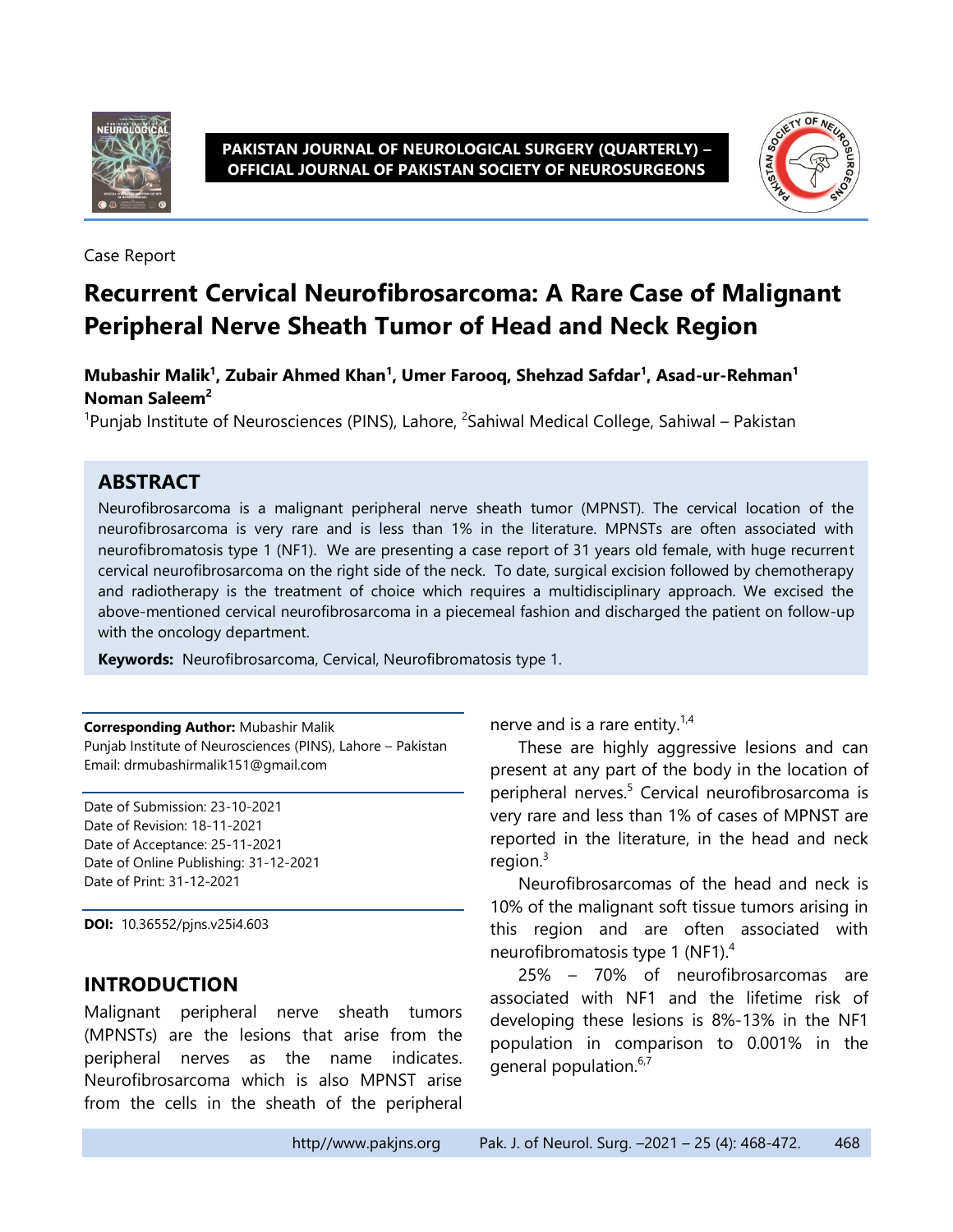# **CASE REPORT**

# **History and Examination**

We are presenting a case report of 31 years old female, presented in a Neurosurgery outdoor clinic, with complaints of a huge mass lesion about 15 cm in length and 10 cm in width on the right side of the neck. Her lesion was operated on twice in 2007 and 2012, at that time lesion was about 6cm in size and the diagnosis was a malignant peripheral nerve sheath tumor on histopathology. Now, she presented with sudden enlargement of a mass at the previously operated site from the last 4 months which was 15 cm  $\times$ 10 cm in size, and pain in the neck radiating to the right arm. She also had multiple cutaneous nodules over the neck and trunk region.

# **Investigations**

We performed an MRI neck plain and with intravenous contrast to see the extent and vascularity of the lesion which showed a large



**Figure 1:** A = T2WI coronal section showing a large multilobulated mass in the right posterior triangle of the neck. B = T1WI with contrast showing non-homogenous contrast enhancement and central necrosis in the lesion.

15 cm  $\times$  10 cm large multilobulated mass in the right posterior triangle of neck and extending in C3 – C4 spinal neural foramina with post-contrast non-homogenous enhancement. Other baseline investigations for general anesthesia fitness were also done.

### **Management**

A surgical excision plan was devised to remove the lesion with the goal of maximum possible resection.

# **SURGERY**

# **Surgical Technique**

Recurrent neurofibrosarcoma in the cervical region having a large size with the intra-foraminal extension is challenging and a rare case from regarding surgical excision point of view. Such challenging surgeries require proper preoperative surgical planning.

### **Procedure**

Under general anesthesia, the patient is positioned laterally with the lesion facing upward. An elliptical incision was made over the swelling, meticulous dissection was done to expose the tumor, devascularization of the tumor was done with bipolar cautery all over the lesion. Biopsy was taken and the tumor was excised in a piecemeal manner.

Intra-foraminal extension of tumor excised with unilateral laminectomy of involved vertebrae with help of punch and biopsy forceps. Hemostasis secured. Primary closure of the wound was done, with *Redivac* suction drain in situ.

# **Discharge**

Patient was discharged on 5<sup>th</sup> post-operative day in satisfactory condition.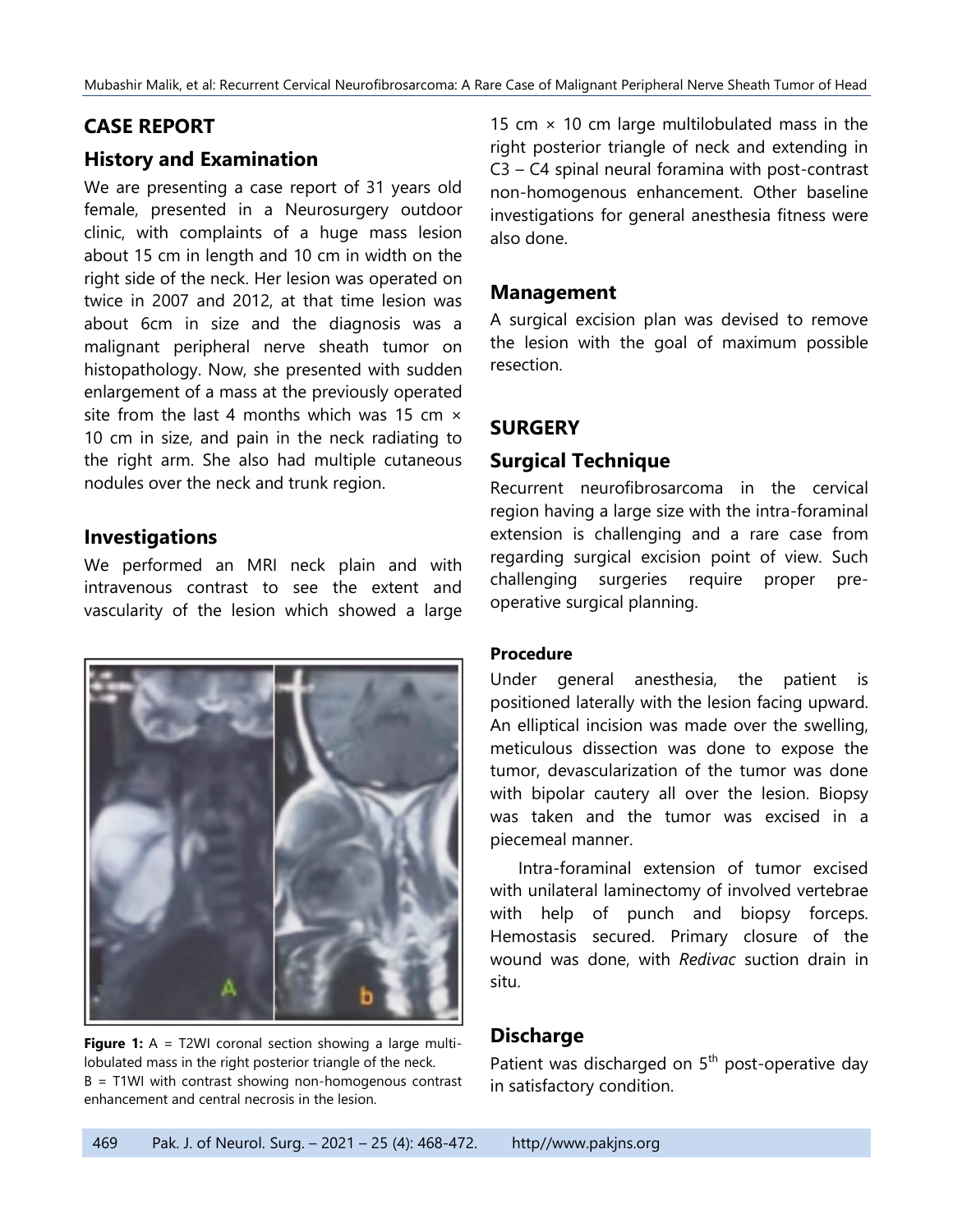Mubashir Malik, et al: Recurrent Cervical Neurofibrosarcoma: A Rare Case of Malignant Peripheral Nerve Sheath Tumor of Head



**Figure 2:** Piecemeal excision specimen of tumor.

#### **Histopathology**

Malignant peripheral nerve sheath tumor, Neurofibrosarcoma, Spindle cell type.

**Micro:** High-grade spindle cell neoplasm, showing marked nuclear pleomorphism and mitosis.

### **Immunohistochemical Stains**

|   | <b>Focal Positive</b> |
|---|-----------------------|
|   | <b>Negative</b>       |
| . | <b>Negative</b>       |
| . | <b>Negative</b>       |
|   | <b>Negative</b>       |
|   | <b>Negative</b>       |
|   | <b>Negative</b>       |
|   |                       |

### **Follow-up**

Patient was referred to the oncology department for the chemotherapy and radiotherapy.



**Figure 3:** A = Pre-operative, B = post-operative. (images used with patient's permission)

# **DISCUSSION**

Neurofibrosarcoma is a type of malignant peripheral nerve sheath tumor. It is a highly aggressive tumor with a high recurrence rate.<sup>1,2</sup> To date best treatment is the maximum surgical excision of the tumor followed by chemotherapy. Neurofibrosarcoma of the cervical region is a rare entity and reported less than 1% in the literature.<sup>3,4</sup>

Due to high recurrence and aggressive nature, these tumors require a multidisciplinary approach for the treatment which involves surgery followed by chemotherapy or radiotherapy. $8,9$  Cervical location of neurofibrosarcoma is challenging due to the involvement of important neural structures like the brachial plexus, spinal nerves, and spinal cord, which warrants an expert neurosurgical excision plan.

We excised above mentioned recurrent cervical neurofibrosarcoma which was extending into the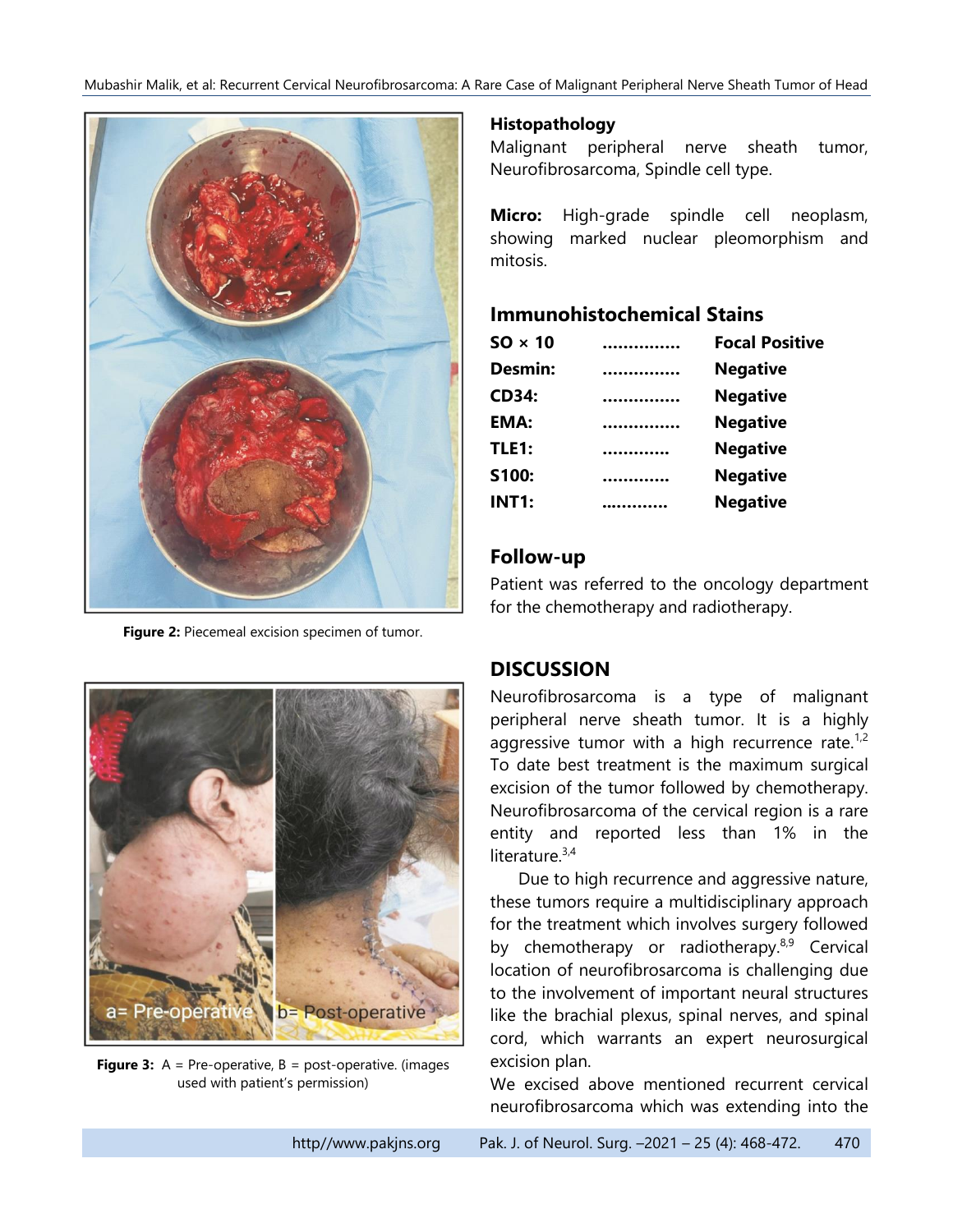neural foramina as well. Post-operatively patient remained fine and was discharged on follow-up with the oncology department for the chemotherapy and radiotherapy.

# **CONCLUSION**

Cervical Neurofibrosarcomas are MPNSTs, very aggressive and highly recurrent lesions. Such nature of these tumors requires a multidisciplinary approach for the treatment which includes surgery followed by chemotherapy and radiotherapy.

# **Informed Consent**

This case report was written after the informed consent of the patient which includes the sharing of pictures as well.

### **REFERENCES**

- 1. Dalil A, Fogha VF, Vokwely JE, Sougou E, Miloundja J. A case report of cervical neurofibrosarcoma: Clinical presentation, treatment and outcome. International journal of surgery case reports, 2018; 1; 42: 175-8.
- 2. Verma RK, Gautam V, Bahl A, Bal A. Malignant peripheral nerve sheath tumor of the parapharyngeal space arising from cervical sympathetic chain: A rare entity. Journal of Cancer

Research and Therapeutics, 2020; 16 (3): 630.

- 3. Tekaya R, Hamdi W, Azzouz D, Bouaziz M, Jaafoura MH, Ladeb MF, Kchir MM. Névralgiecervicobrachialerévélatrice d'un neurofibrosarcome (MPNST) cervical. Revue Neurologique. 2008; 164 (1): 82-6.
- 4. Daley T, Darling M. Tumeursmalignes de la cavitébuccaleautres que les carcinomesspinocellulaires: un aperçu. J Can Dent Assoc. 2003; 69 (9): 577-82.
- 5. Bailet JW, Abemayor E, Andrews JC, Rowland JP, Fu YS, Dawson DE. Malignant nerve sheath tumors of the head and neck: a combined experience from two university hospitals. The Laryngoscope, 1991; 101 (10): 1044-9.
- 6. Meany H, Widemann BC, Ratner N. Malignant peripheral nerve sheath tumors: prognostic and diagnostic markers and therapeutic targets. In Neurofibromatosis Type 1. Springer, Berlin, Heidelberg, 2012: 445-467.
- 7. Eisele DW, Richmon JD. Contemporary evaluation and management of parapharyngeal space neoplasms. The Journal of Laryngology & Otology, 2013; 127 (6): 550-5.
- 8. Hutcherson RW, Jenkins HA, Canalis RF, Handler SD, Eichel BS. Neurogenic sarcoma of the head and neck. Archives of Otolaryngology, 1979; 105 (5): 267-70.
- 9. Ferner, Rosalie E., and David H. Gutmann. International consensus statement on malignant peripheral nerve sheath tumors in neurofibromatosis 1, 2002; 1573-1577.

### **Additional Information**

**Disclosures:** Authors report no conflict of interest.

**Ethical Review Board Approval:** The study was conformed to the ethical requirements.

**Human Subjects:** Consent was obtained by the patient in this study.

#### **Conflicts of Interest:**

In compliance with the ICMJE uniform disclosure form, all authors declare the following:

**Financial Relationships:** All authors have declared that they have no financial relationships at present or within the previous three years with any organizations that might have an interest in the submitted work.

**Other Relationships:** All authors have declared that there are no other relationships or activities that could appear to have influenced the submitted work.